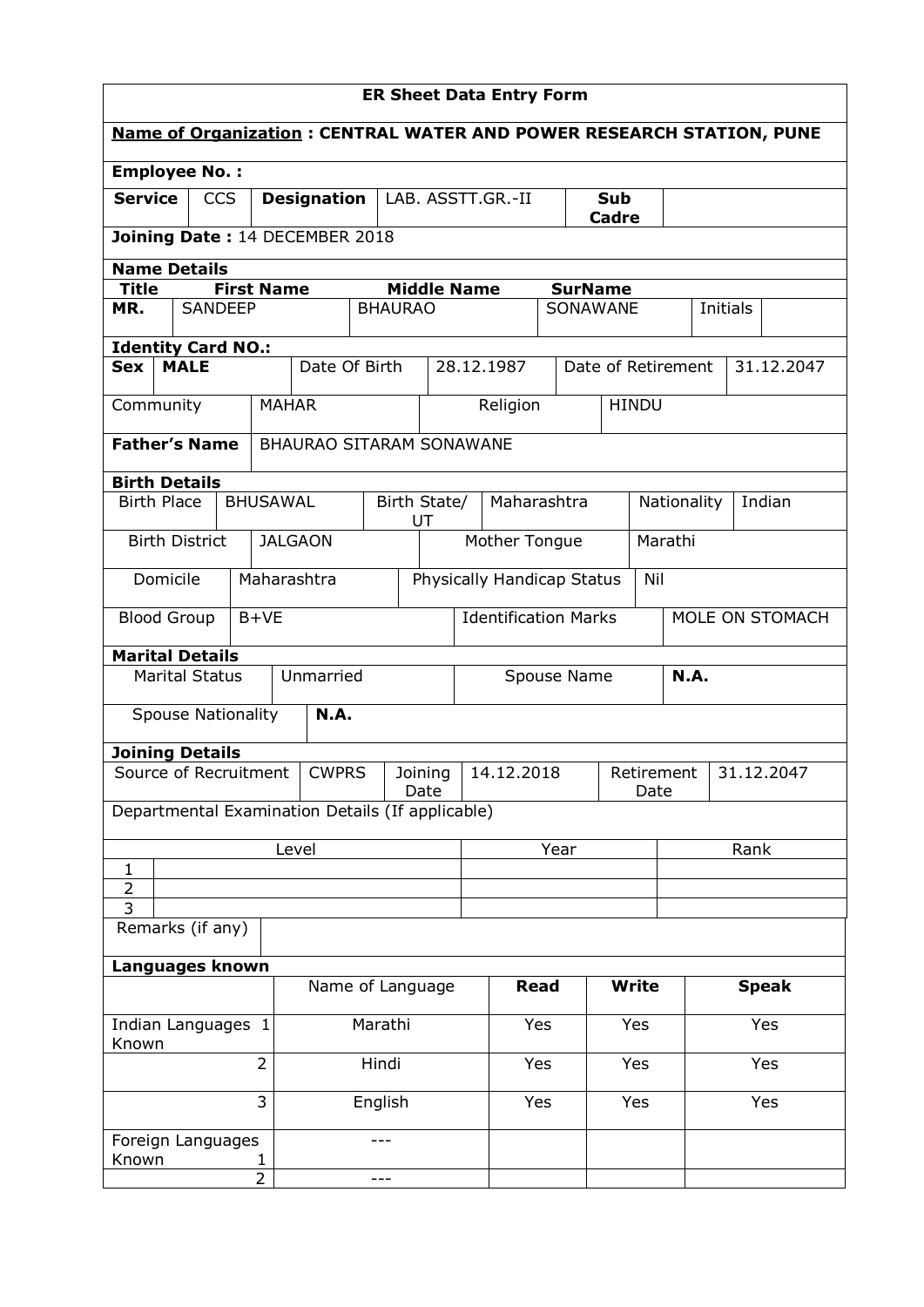| --- |  |  |
|-----|--|--|
|     |  |  |

## Details of deputation (if applicable)

| Name of the Office | Post held at that<br>time in parent office | Name of post<br>selected for)<br>deputation | Period of deputation |      |  |  |
|--------------------|--------------------------------------------|---------------------------------------------|----------------------|------|--|--|
|                    |                                            |                                             | Since                | From |  |  |
|                    |                                            |                                             |                      |      |  |  |

## Details of Foreign Visit

| SI.<br>No. | Place of Visit | Date of<br>visit | Post held at<br>that time | Whether it<br>is a<br>personal or | Details of visit |
|------------|----------------|------------------|---------------------------|-----------------------------------|------------------|
|            |                |                  |                           | official visit                    |                  |

Transfer/Posting Detail (if applicable)

| Place                                |                    | Period of posting             |                   |        |                |                                                                                                           |  |  |  |  |
|--------------------------------------|--------------------|-------------------------------|-------------------|--------|----------------|-----------------------------------------------------------------------------------------------------------|--|--|--|--|
|                                      |                    | Since                         |                   |        |                | From                                                                                                      |  |  |  |  |
|                                      |                    |                               |                   |        |                |                                                                                                           |  |  |  |  |
|                                      |                    |                               |                   |        |                | Qualification (Use extra photocopy sheets for multi qualifications, experience, training, awards details) |  |  |  |  |
| Qualification                        |                    |                               | <b>Discipline</b> |        |                | <b>Specialization 1</b>                                                                                   |  |  |  |  |
| 1. B.Sc.                             |                    | Science                       |                   |        |                | <b>Computer Science</b>                                                                                   |  |  |  |  |
| 2. MBA                               |                    | Management                    |                   |        |                |                                                                                                           |  |  |  |  |
| Year                                 |                    | Division<br>CGPA / % Marks    |                   |        |                | Specialization 2                                                                                          |  |  |  |  |
| 1. 2009                              |                    | II                            |                   | 53.50% |                |                                                                                                           |  |  |  |  |
| 2.2012                               |                    | I                             |                   | 06.18  |                |                                                                                                           |  |  |  |  |
| Institution                          |                    | University                    |                   |        | Place          | Country                                                                                                   |  |  |  |  |
| 1. M. J. COLLEGE                     |                    |                               |                   |        |                |                                                                                                           |  |  |  |  |
| <b>JALGAON</b>                       |                    | <b>NORTH</b>                  |                   |        | <b>JALGAON</b> | India                                                                                                     |  |  |  |  |
|                                      | <b>MAHARASHTRA</b> |                               |                   |        |                |                                                                                                           |  |  |  |  |
| 2. DEPARTMENT OF                     |                    | <b>UNIVERSITY</b>             |                   |        |                |                                                                                                           |  |  |  |  |
| <b>MANAGEMENT STUDIES</b>            |                    |                               |                   |        |                |                                                                                                           |  |  |  |  |
| <b>Experience</b><br>Type of Posting |                    |                               |                   |        |                |                                                                                                           |  |  |  |  |
|                                      |                    | <b>TEMPORARY</b>              |                   |        |                |                                                                                                           |  |  |  |  |
| Designation                          |                    | LABORATORY ASSISTANT - GR. II |                   |        |                |                                                                                                           |  |  |  |  |
|                                      |                    |                               |                   |        |                |                                                                                                           |  |  |  |  |
| Ministry                             |                    | MOWR RD & GR                  |                   |        |                |                                                                                                           |  |  |  |  |
|                                      |                    |                               |                   |        |                |                                                                                                           |  |  |  |  |